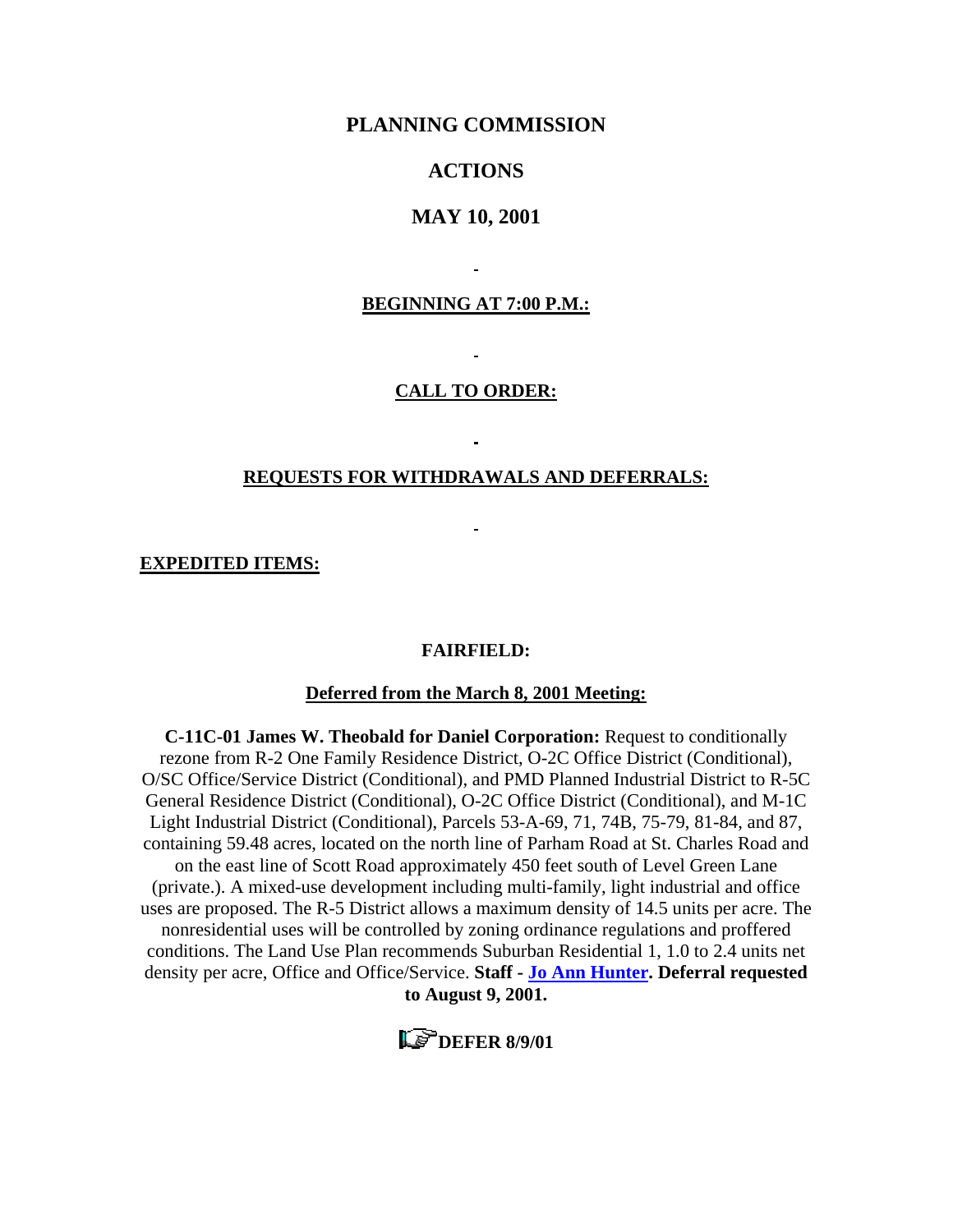**C-24C-01 Joseph R. Craig, Sr. for East Coast Oil Corporation:** Request to conditionally rezone from A-1 Agricultural District to B-3C Business District (Conditional), part of Parcel 53-A-54, containing approximately 0.30 acre located at the southwest intersection of Mountain Road and Telegraph Road. A motel is proposed. The use will be controlled by zoning ordinance regulations and proffered conditions. The Land Use Plan recommends Commercial Concentration. **Staff - [Tom Coleman](mailto:col09@co.henrico.va.us).** 

## **LS** APPROVE

**C-25C-01 Henry L. Wilton for Wilton Development:** Request to conditionally rezone from B-3C Business District (Conditional), R-5 General Residence District and C-1 Conservation District to RTHC Residential Townhouse District (Conditional), part of Parcels 84-A-5G and 5NR, containing approximately 43.5 acres, located on the west line of Brook Road approximately 1200 feet south of Hilliard Road. Townhouses and condominiums for sale are proposed. The densities in the RTH District cannot exceed nine (9) units per acre. The Land Use Plan recommends Commercial Concentration and Environmental Protection Area. **Staff - [Lee Householder](mailto:hou10@co.henrico.va.us). Deferral requested to June 14, 2001.** 

# **L**<sup>*S*</sup> DEFER 6/14/01

## **THREE CHOPT:**

## **Deferred from the April 12, 2001 Meeting:**

**C-18C-01 James W. Theobald for Kevin B. Spector:** Request to conditionally rezone from A-1 Agricultural District to R-3C One Family Residence District (Conditional), Parcel 57-A-33, containing 5.16 acres, located on the south line of Church Road at its southeast intersection with Guyana Drive. Single-family residential development is proposed. The R-3 District allows a minimum lot size of 11,000 sq. ft. The Land Use Plan recommends Suburban Residential 2, 2.4 to 3.4 units net density per acre. **Staff:** 

**[Mark Bittner](mailto:bit10@co.henrico.va.us).** 

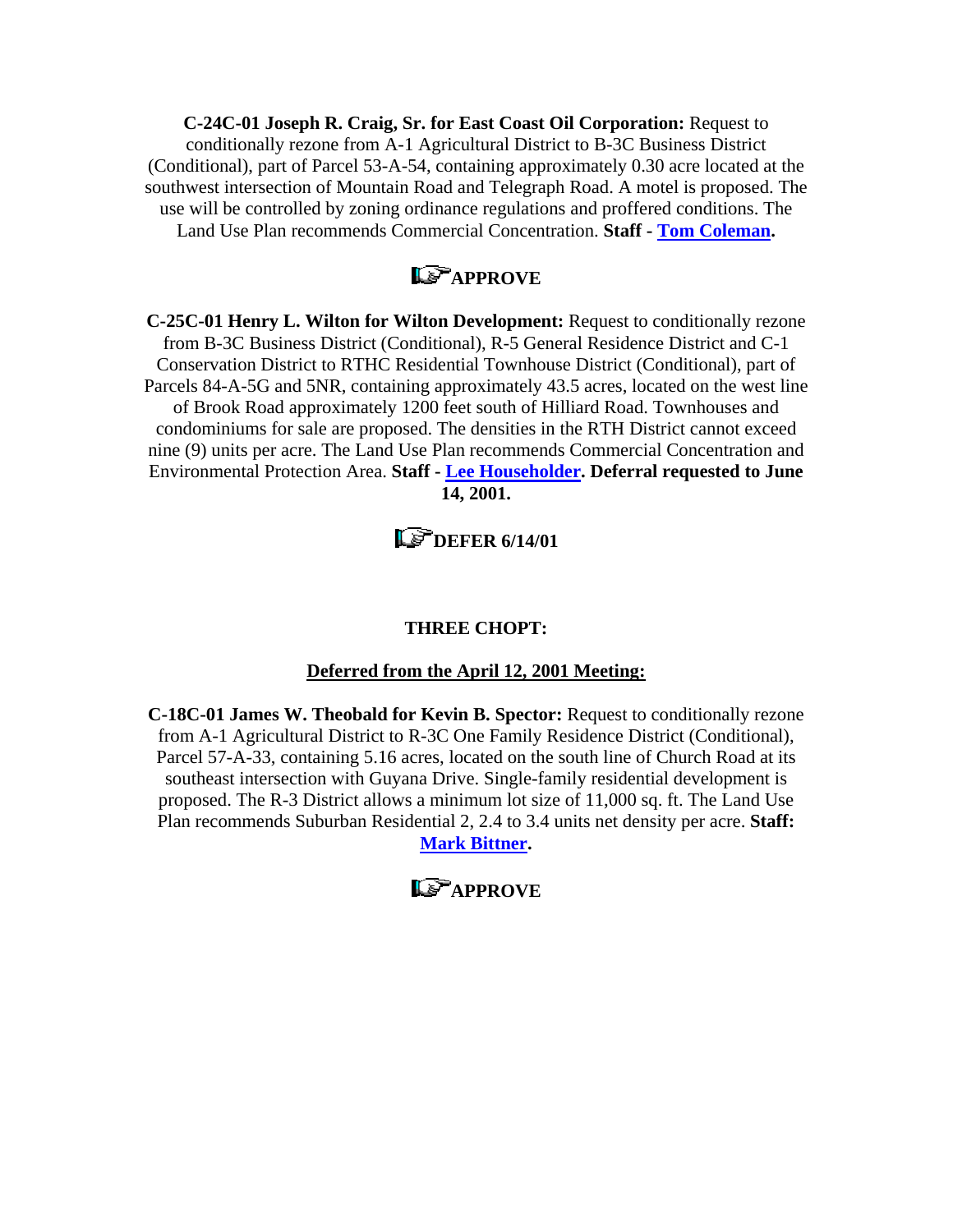#### **TUCKAHOE:**

**C-26C-01 James W. Theobald for Tascon, LLC:** Request to conditionally rezone from A-1 Agricultural District to RTHC Residential Townhouse District (Conditional), Parcels 67-A-2A and 66-A-11J, containing 11.2 acres, located at the southwest intersection of Ridgefield Parkway and Pump Road. Condominiums for sale are proposed. The applicant has proffered that there shall be no more than 60 units developed on the property. The Land Use Plan recommends Suburban Residential 1, 1.0 to 2.4 net units per acre. **Staff - [Mark Bittner](mailto:bit10@co.henrico.va.us). . Deferral requested to June 14, 2001.** 

## **L**<sup>3</sup> DEFER 6/14/01

**C-27C-01 Kevin Spector for Aspect Properties, LLC:** Request to conditionally rezone from R-2A One Family Residence District to O-2C Office District (Conditional), Parcels 68-2-A-18 through 21 containing 1.03 acre, located on the east line of Pemberton Road approximately 330 feet south of Three Chopt Road (Pembrooke Subdivision). An office is proposed. The use will be controlled by zoning ordinance regulations and proffered conditions. The Land Use Plan recommends Suburban Residential 1, 1.0 to 2.4 units net density per acre. **Staff - [Jo Ann Hunter](mailto:hun30@co.henrico.va.us). .** 

# **CASE WITHDRAWN BY APPLICANT**

### **VARINA:**

**C-28C-01 Reginald Dean Barnett for Fern W. Thompson:** Request to amend proffered conditions accepted with rezoning case C-17C-92, on Parcel 180-1-A-17, containing approximately 0.53 acre, located at the intersection of New Osborne Turnpike and Old Osborne Turnpike (6009 New Osborne Turnpike, Marion Hill Subdivision). The amendments are related to Proffers 2 and 4 pertaining to permitting major transmission repair and hours of operation to the public respectively. **Staff - [Mark Bittner.](mailto:bit10@co.henrico.va.us)** 

## **LS**APPROVE

**P-6-01 Charles H. Rothenberg for Nextel:** Request for a provisional use permit under Sections 24-95(a)(2)(3) and 24-122.1 of Chapter 24 of the County Code in order to construct a 199' telecommunication tower and related equipment, on part of Parcel 198- A-1 (White Oak Technology Park), containing 10,000 sq. ft, located off of the southern terminus of Technology Boulevard adjacent to the Dominion Virginia Power substation. **Staff - [Tom Coleman.](mailto:col09@co.henrico.va.us)**